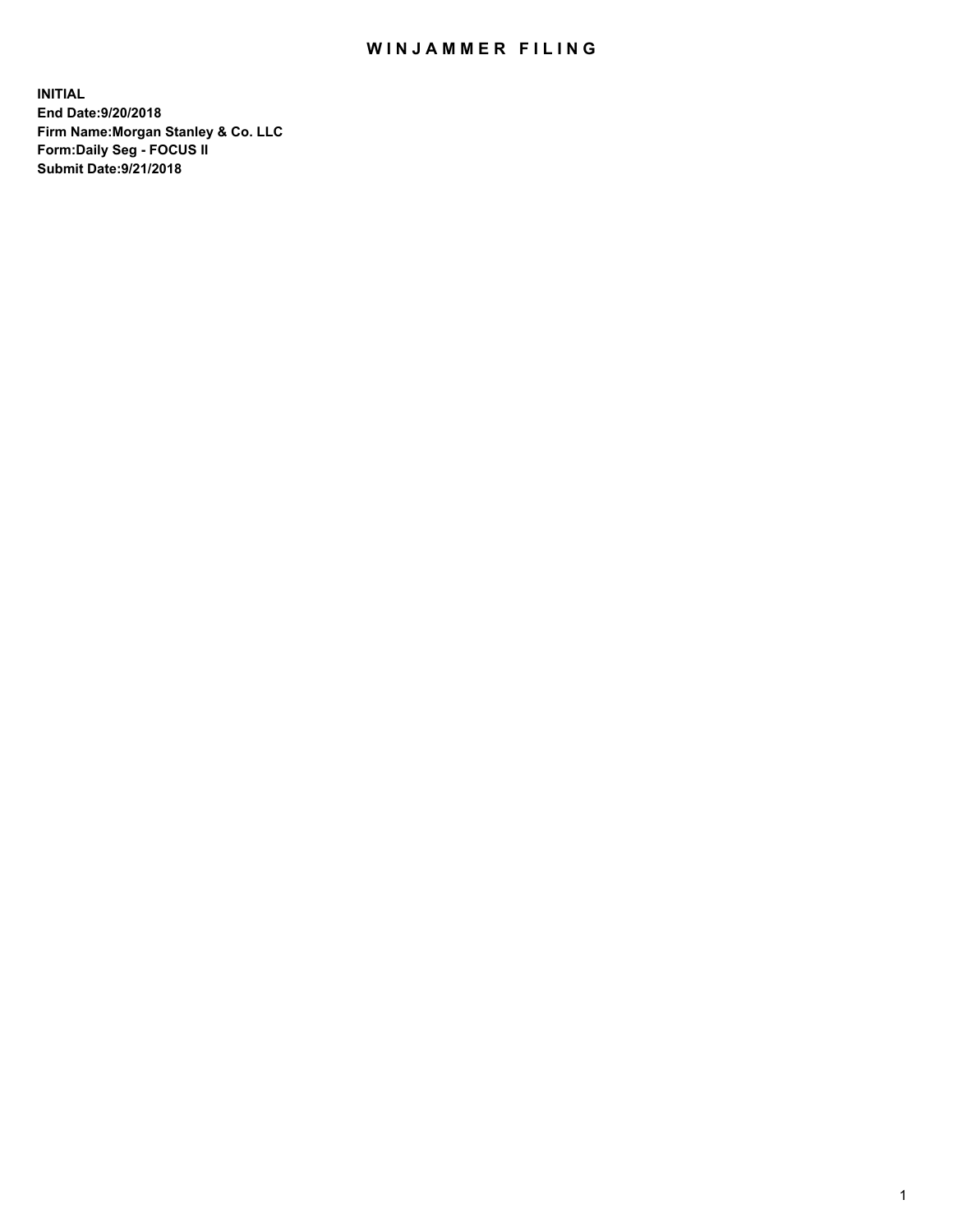**INITIAL End Date:9/20/2018 Firm Name:Morgan Stanley & Co. LLC Form:Daily Seg - FOCUS II Submit Date:9/21/2018 Daily Segregation - Cover Page**

| Name of Company                                                                                                                                                                                                                                                                                                                | Morgan Stanley & Co. LLC                               |
|--------------------------------------------------------------------------------------------------------------------------------------------------------------------------------------------------------------------------------------------------------------------------------------------------------------------------------|--------------------------------------------------------|
| <b>Contact Name</b>                                                                                                                                                                                                                                                                                                            | <b>Ikram Shah</b>                                      |
| <b>Contact Phone Number</b>                                                                                                                                                                                                                                                                                                    | 212-276-0963                                           |
| <b>Contact Email Address</b>                                                                                                                                                                                                                                                                                                   | lkram.shah@morganstanley.com                           |
| FCM's Customer Segregated Funds Residual Interest Target (choose one):<br>a. Minimum dollar amount: ; or<br>b. Minimum percentage of customer segregated funds required:% ; or<br>c. Dollar amount range between: and; or<br>d. Percentage range of customer segregated funds required between:% and%.                         | 280,000,000<br><u>0</u><br><u>0 0</u><br>0 Q           |
| FCM's Customer Secured Amount Funds Residual Interest Target (choose one):<br>a. Minimum dollar amount: ; or<br>b. Minimum percentage of customer secured funds required:%; or<br>c. Dollar amount range between: and; or<br>d. Percentage range of customer secured funds required between:% and%.                            | 140,000,000<br><u>0</u><br><u>00</u><br>0 <sub>0</sub> |
| FCM's Cleared Swaps Customer Collateral Residual Interest Target (choose one):<br>a. Minimum dollar amount: ; or<br>b. Minimum percentage of cleared swaps customer collateral required:% ; or<br>c. Dollar amount range between: and; or<br>d. Percentage range of cleared swaps customer collateral required between:% and%. | 92,000,000<br><u>0</u><br><u>00</u><br>0 <sup>0</sup>  |

Attach supporting documents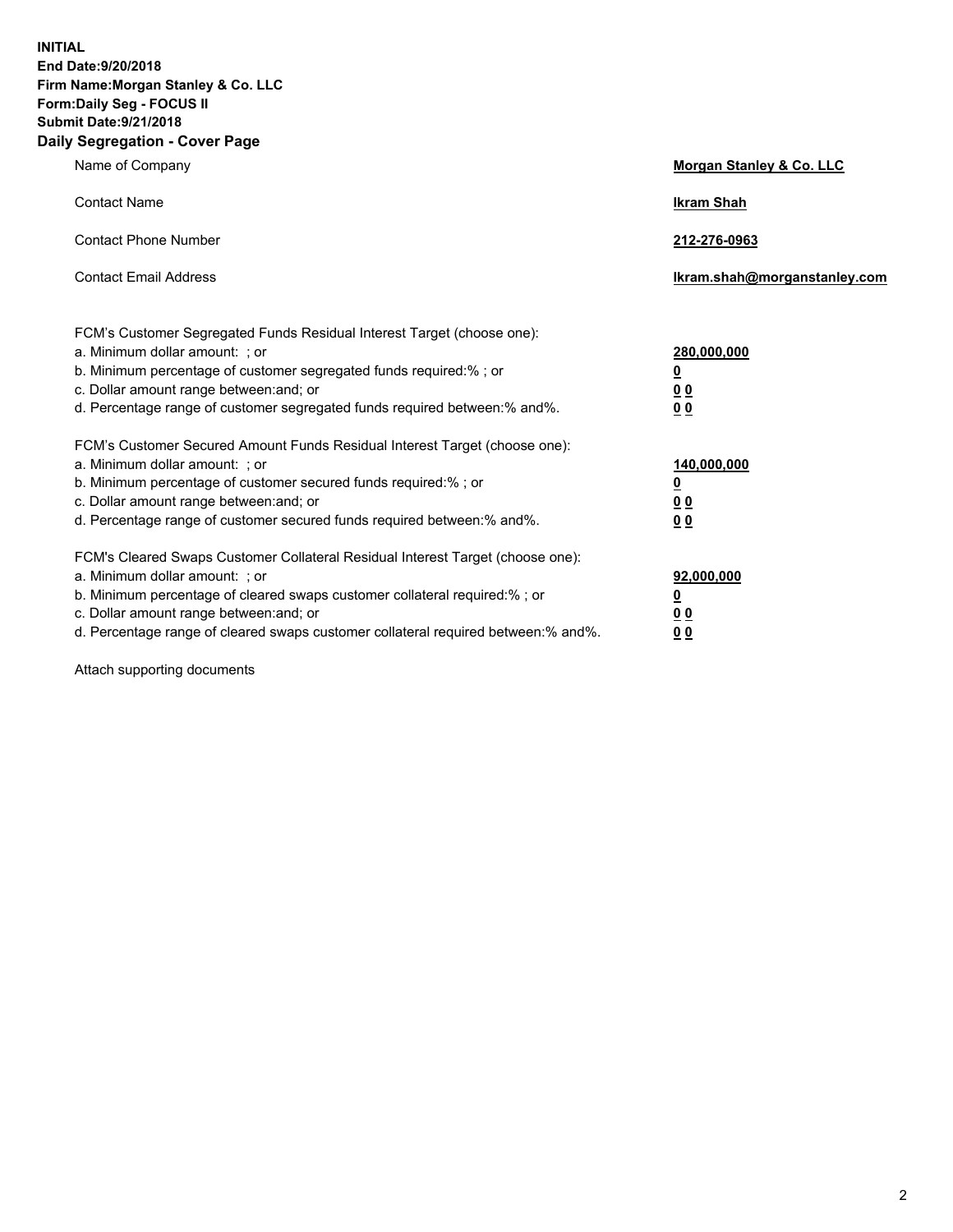## **INITIAL End Date:9/20/2018 Firm Name:Morgan Stanley & Co. LLC Form:Daily Seg - FOCUS II Submit Date:9/21/2018 Daily Segregation - Secured Amounts** Foreign Futures and Foreign Options Secured Amounts Amount required to be set aside pursuant to law, rule or regulation of a foreign government or a rule of a self-regulatory organization authorized thereunder **0** [7305] 1. Net ledger balance - Foreign Futures and Foreign Option Trading - All Customers A. Cash **2,992,225,321** [7315] B. Securities (at market) **2,385,304,226** [7317] 2. Net unrealized profit (loss) in open futures contracts traded on a foreign board of trade **66,996,179** [7325] 3. Exchange traded options a. Market value of open option contracts purchased on a foreign board of trade **24,304,583** [7335] b. Market value of open contracts granted (sold) on a foreign board of trade **-22,768,940** [7337] 4. Net equity (deficit) (add lines 1. 2. and 3.) **5,446,061,369** [7345] 5. Account liquidating to a deficit and account with a debit balances - gross amount **192,239,494** [7351] Less: amount offset by customer owned securities **-185,233,964** [7352] **7,005,530** 6. Amount required to be set aside as the secured amount - Net Liquidating Equity Method (add lines 4 and 5) 7. Greater of amount required to be set aside pursuant to foreign jurisdiction (above) or line 6. FUNDS DEPOSITED IN SEPARATE REGULATION 30.7 ACCOUNTS 1. Cash in banks A. Banks located in the United States **306,767,823** [7500] B. Other banks qualified under Regulation 30.7 **959,385,168** [7520] **1,266,152,991** 2. Securities A. In safekeeping with banks located in the United States **68,457,542** [7540] B. In safekeeping with other banks qualified under Regulation 30.7 **0** [7560] **68,457,542** [7570] 3. Equities with registered futures commission merchants A. Cash **7,390,971** [7580] B. Securities **0** [7590] C. Unrealized gain (loss) on open futures contracts **293,457** [7600] D. Value of long option contracts **0** [7610] E. Value of short option contracts **0** [7615] **7,684,428** [7620] 4. Amounts held by clearing organizations of foreign boards of trade A. Cash **0** [7640] B. Securities **0** [7650] C. Amount due to (from) clearing organization - daily variation **0** [7660] D. Value of long option contracts **0** [7670] E. Value of short option contracts **0** [7675] **0** [7680] 5. Amounts held by members of foreign boards of trade A. Cash **1,916,579,013** [7700] B. Securities **2,316,846,684** [7710] C. Unrealized gain (loss) on open futures contracts **66,702,721** [7720] D. Value of long option contracts **24,304,583** [7730] E. Value of short option contracts **-22,768,940** [7735] **4,301,664,061** 6. Amounts with other depositories designated by a foreign board of trade **0** [7760] 7. Segregated funds on hand **0** [7765]

- 8. Total funds in separate section 30.7 accounts **5,643,959,022** [7770]
- 9. Excess (deficiency) Set Aside for Secured Amount (subtract line 7 Secured Statement Page 1 from Line 8)
- 10. Management Target Amount for Excess funds in separate section 30.7 accounts **140,000,000** [7780]
- 11. Excess (deficiency) funds in separate 30.7 accounts over (under) Management Target **50,892,123** [7785]

[7354] **5,453,066,899** [7355] **5,453,066,899** [7360]

[7530]

[7740] **190,892,123** [7380]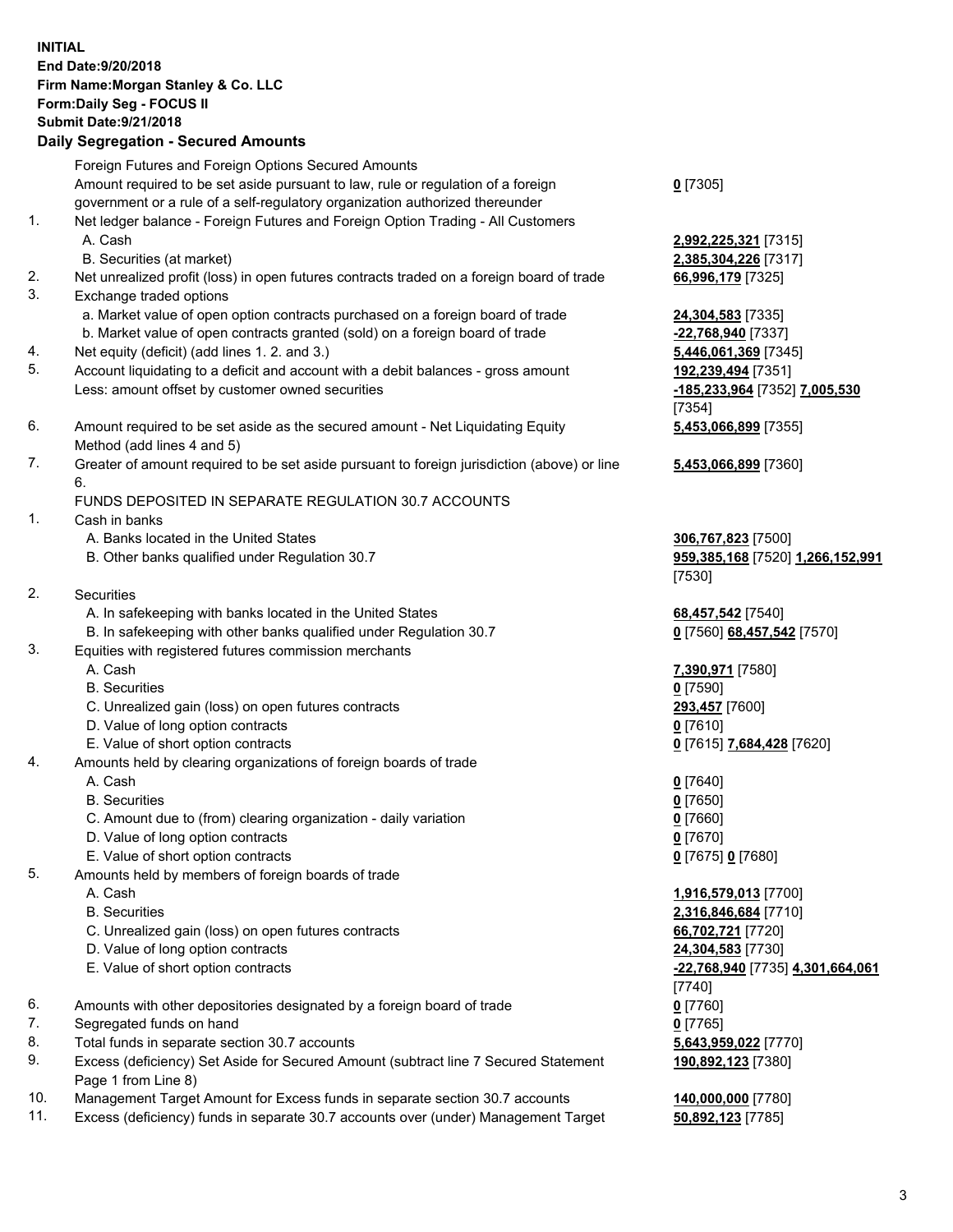**INITIAL End Date:9/20/2018 Firm Name:Morgan Stanley & Co. LLC Form:Daily Seg - FOCUS II Submit Date:9/21/2018 Daily Segregation - Segregation Statement** SEGREGATION REQUIREMENTS(Section 4d(2) of the CEAct) 1. Net ledger balance A. Cash **11,936,049,570** [7010] B. Securities (at market) **6,314,457,880** [7020] 2. Net unrealized profit (loss) in open futures contracts traded on a contract market **-464,060,547** [7030] 3. Exchange traded options A. Add market value of open option contracts purchased on a contract market **370,943,518** [7032] B. Deduct market value of open option contracts granted (sold) on a contract market **-506,909,742** [7033] 4. Net equity (deficit) (add lines 1, 2 and 3) **17,650,480,679** [7040] 5. Accounts liquidating to a deficit and accounts with debit balances - gross amount **474,034,757** [7045] Less: amount offset by customer securities **-471,927,778** [7047] **2,106,979** [7050] 6. Amount required to be segregated (add lines 4 and 5) **17,652,587,658** [7060] FUNDS IN SEGREGATED ACCOUNTS 7. Deposited in segregated funds bank accounts A. Cash **5,312,881,318** [7070] B. Securities representing investments of customers' funds (at market) **0** [7080] C. Securities held for particular customers or option customers in lieu of cash (at market) **739,971,684** [7090] 8. Margins on deposit with derivatives clearing organizations of contract markets A. Cash **6,425,857,362** [7100] B. Securities representing investments of customers' funds (at market) **0** [7110] C. Securities held for particular customers or option customers in lieu of cash (at market) **5,574,486,196** [7120] 9. Net settlement from (to) derivatives clearing organizations of contract markets **61,739,438** [7130] 10. Exchange traded options A. Value of open long option contracts **370,943,518** [7132] B. Value of open short option contracts **-506,909,742** [7133] 11. Net equities with other FCMs A. Net liquidating equity **4,945,394** [7140] B. Securities representing investments of customers' funds (at market) **0** [7160] C. Securities held for particular customers or option customers in lieu of cash (at market) **0** [7170] 12. Segregated funds on hand **0** [7150] 13. Total amount in segregation (add lines 7 through 12) **17,983,915,168** [7180] 14. Excess (deficiency) funds in segregation (subtract line 6 from line 13) **331,327,510** [7190]

- 15. Management Target Amount for Excess funds in segregation **280,000,000** [7194]
- 16. Excess (deficiency) funds in segregation over (under) Management Target Amount Excess

**51,327,510** [7198]